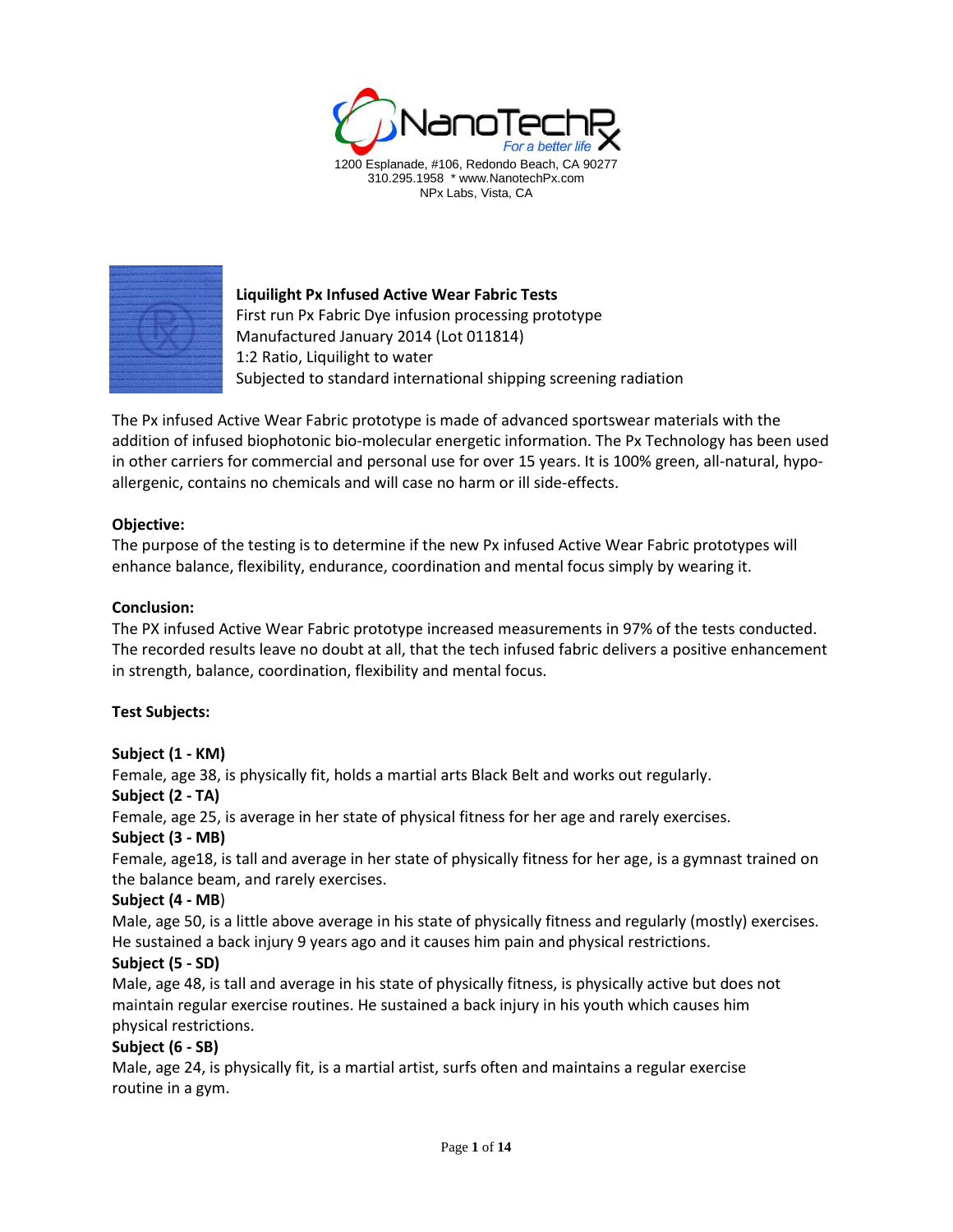# **Common (repeated) comments by test subjects:**

"I don't want to take it off, can I take it home with me?"

"I can actually feel my body do better but I'm not putting in any extra effort."

"How soon will these be available? I know a bunch of people that are going to want it."

"I can't wait to try it out on the field/golf course."

## **Test Preparation:**

These non-invasive studies required the persons tested to walk in straight lines under pressure, conduct a series of simple stretches and rotations, hold resistance and maintain focused concentration.

A) Prior to testing each subject was "energy zeroed-out" by sitting in a 5'x6' insulated room and subjected high levels of EMF, Internet wi-fi, cellular and chemical vapors from common household cleaning products for 1 minute.

B) In order to add pressure and increase stress the subjects were tested in temperatures at 85 to 90 degrees Fahrenheit. Prior to each test the subject was informed that other previous testers (older and more out of shape than them) had made great time and achieved high accuracy points. They were also informed that the completed video recordings would be scrutinized by industry professionals and shown world-wide.

C) Each test was conducted four times; a Baseline Test 1, then with the Px Fabric Test 1, then another Baseline Test 2 and again with the Px Fabric Test 2. All the results were tabulated to show the difference between the Baseline Tests and the Px Fabric Tests. Then an average score and a max score was calculated.

**TESTS** (1) Muscle Tests

- (2) Flexibility, Hip and Neck Rotation
- (3) Endurance
- (4) Mobility and Coordination
- (5) Functional Movement and Focus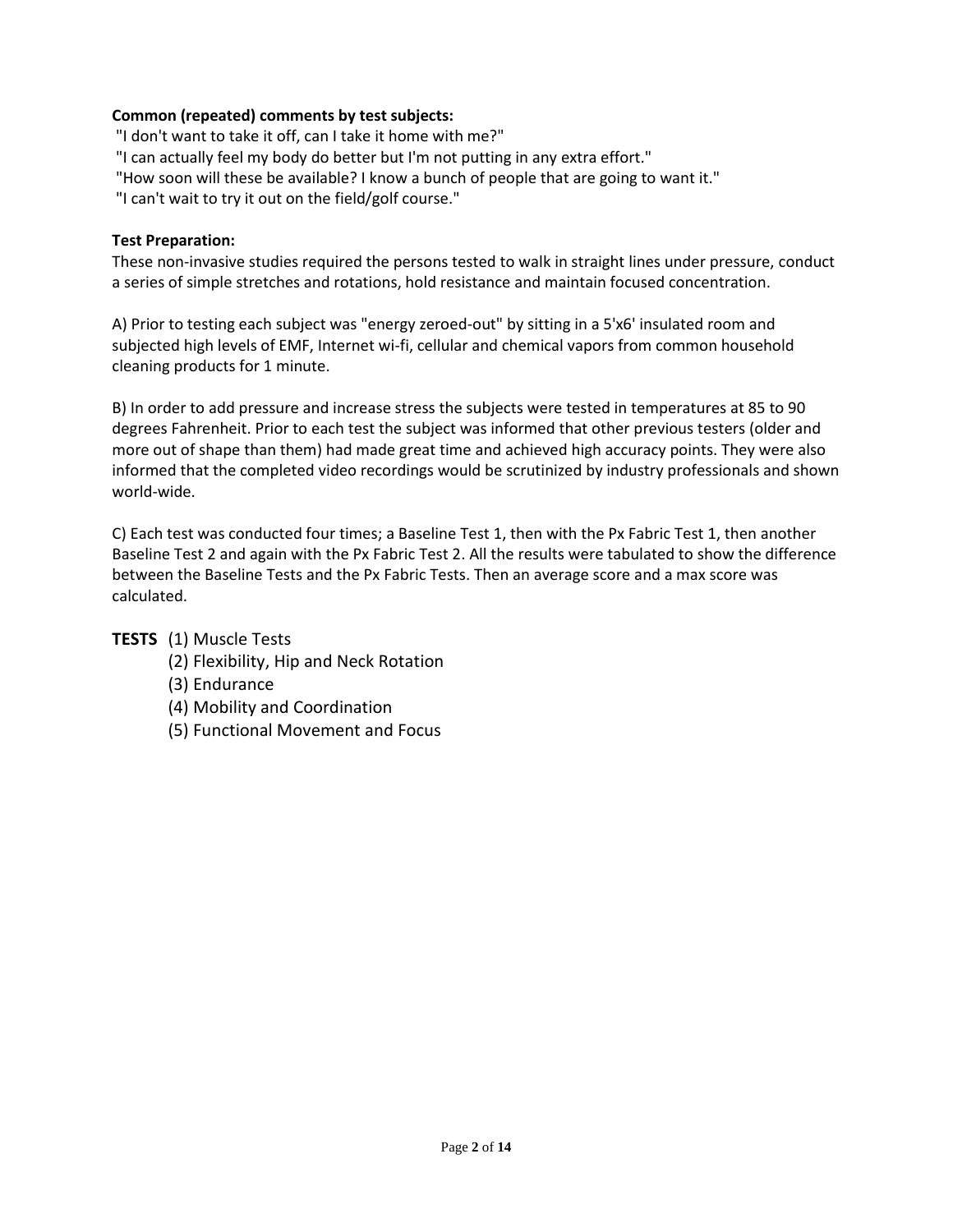# **Test Sequence 1)**

# **Muscle Tests**

Two primary tests were conducted that individually show the muscle's ability to maintain the body's balance and strength while standing in a static position when pressure is applied. Then a coordination test was conducted which is a combination of the balance and strength tests while in an active position. When in an active position, in this case a baseball stance, it requires the brain to maintain control of over 400 muscle commands simultaneously while holding its primary focus on one object, in this case the pitcher.

# **Application:**

- 1) Standing at attention, feet together arms to the side, creating an unstable stance. Testing balance.
- 2) Standing at ease, torso facing forward, arm back and slightly raised. Testing shoulder lock.
- 3) Holding an active stance, arm back and slightly raised. Testing shoulder lock to confirm strength, balance and coordination - simultaneously.

# **Subject (1) Female, 38**

#### **Results Measurements**

|                          | <b>Baseline</b> | <b>Points</b> | <b>With Px</b>     | <b>Points</b> |
|--------------------------|-----------------|---------------|--------------------|---------------|
| <b>Balance Test</b>      | Weak            |               | <b>Very Strong</b> |               |
| <b>Strength Test</b>     | Medium Weak     |               | <b>Very Strong</b> |               |
| <b>Coordination Test</b> | Weak            |               | <b>Very Strong</b> |               |
|                          |                 |               |                    |               |
| <b>Totals</b>            |                 |               |                    | 12            |

Measurement Points: (0) Weak - (1) Medium Weak - (2) Low Strong - (3) Strong - (4) Very Strong *Note: Points are subjective and agreed upon by both the tester and subject.*

# **Subject (2) Female, 25**

### **Results Measurements**

|                          | <b>Baseline</b> | <b>Points</b> | <b>With Px</b>     | <b>Points</b> |
|--------------------------|-----------------|---------------|--------------------|---------------|
| <b>Balance Test</b>      | Weak            |               | <b>Very Strong</b> |               |
| <b>Strength Test</b>     | Weak            |               | <b>Very Strong</b> |               |
| <b>Coordination Test</b> | Weak            |               | <b>Very Strong</b> |               |
|                          |                 |               |                    |               |
| <b>Totals</b>            |                 |               |                    |               |

Measurement Points: (0) Weak - (1) Medium Weak - (2) Low Strong - (3) Strong - (4) Very Strong *Note: Points are subjective and agreed upon by both the tester and subject.*

#### **Subject (3) Female, 18 Results Measurements**

|                          | <b>Baseline</b> | <b>Points</b> | <b>With Px</b>     | <b>Points</b> |
|--------------------------|-----------------|---------------|--------------------|---------------|
| <b>Balance Test</b>      | Weak            |               | <b>Very Strong</b> |               |
| <b>Strength Test</b>     | Weak            |               | <b>Very Strong</b> |               |
| <b>Coordination Test</b> | Weak            |               | <b>Strong</b>      |               |
|                          |                 |               |                    |               |
| <b>Totals</b>            |                 |               |                    |               |

Measurement Points: (0) Weak - (1) Medium Weak - (2) Low Strong - (3) Strong - (4) Very Strong *Note: Points are subjective and agreed upon by both the tester and subject.*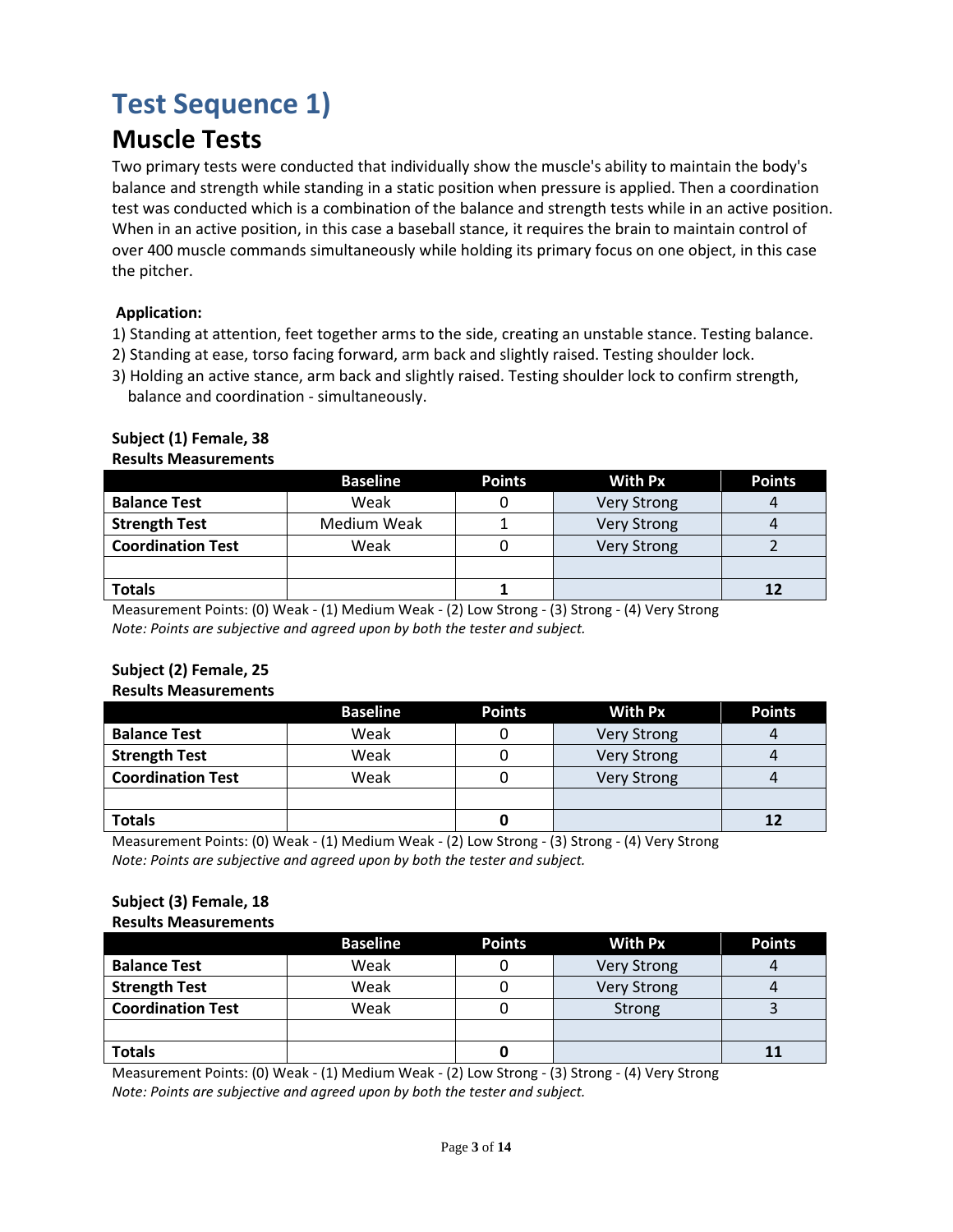## **Subject (4) Male, 50 Results Measurements**

|                          | <b>Baseline</b> | <b>Points</b> | <b>With Px</b>     | <b>Points</b> |
|--------------------------|-----------------|---------------|--------------------|---------------|
| <b>Balance Test</b>      | Weak            |               | <b>Very Strong</b> |               |
| <b>Strength Test</b>     | Medium Weak     |               | <b>Very Strong</b> |               |
| <b>Coordination Test</b> | Medium Weak     |               | <b>Very Strong</b> |               |
|                          |                 |               |                    |               |
| <b>Totals</b>            |                 |               |                    |               |

Measurement Points: (0) Weak - (1) Medium Weak - (2) Low Strong - (3) Strong - (4) Very Strong *Note: Points are subjective and agreed upon by both the tester and subject.*

# **Subject (5) Male, 48**

### **Results Measurements**

|                          | <b>Baseline</b> | <b>Points</b> | <b>With Px</b>     | <b>Points</b> |
|--------------------------|-----------------|---------------|--------------------|---------------|
| <b>Balance Test</b>      | Weak            |               | <b>Very Strong</b> |               |
| <b>Strength Test</b>     | Medium Weak     |               | <b>Very Strong</b> |               |
| <b>Coordination Test</b> | Weak            |               | <b>Very Strong</b> |               |
|                          |                 |               |                    |               |
| <b>Totals</b>            |                 |               |                    |               |

Measurement Points: (0) Weak - (1) Medium Weak - (2) Low Strong - (3) Strong - (4) Very Strong *Note: Points are subjective and agreed upon by both the tester and subject.*

# **Subject (6) Male, 24**

**Results Measurements**

|                          | <b>Baseline</b> | <b>Points</b> | <b>With Px</b>     | <b>Points</b> |
|--------------------------|-----------------|---------------|--------------------|---------------|
| <b>Balance Test</b>      | Medium Weak     |               | <b>Very Strong</b> |               |
| <b>Strength Test</b>     | Strong          |               | <b>Very Strong</b> |               |
| <b>Coordination Test</b> | Low Strong      |               | <b>Very Strong</b> |               |
|                          |                 |               |                    |               |
| <b>Totals</b>            |                 |               |                    |               |

Measurement Points: (0) Weak - (1) Medium Weak - (2) Low Strong - (3) Strong - (4) Very Strong *Note: Points are subjective and agreed upon by both the tester and subject.*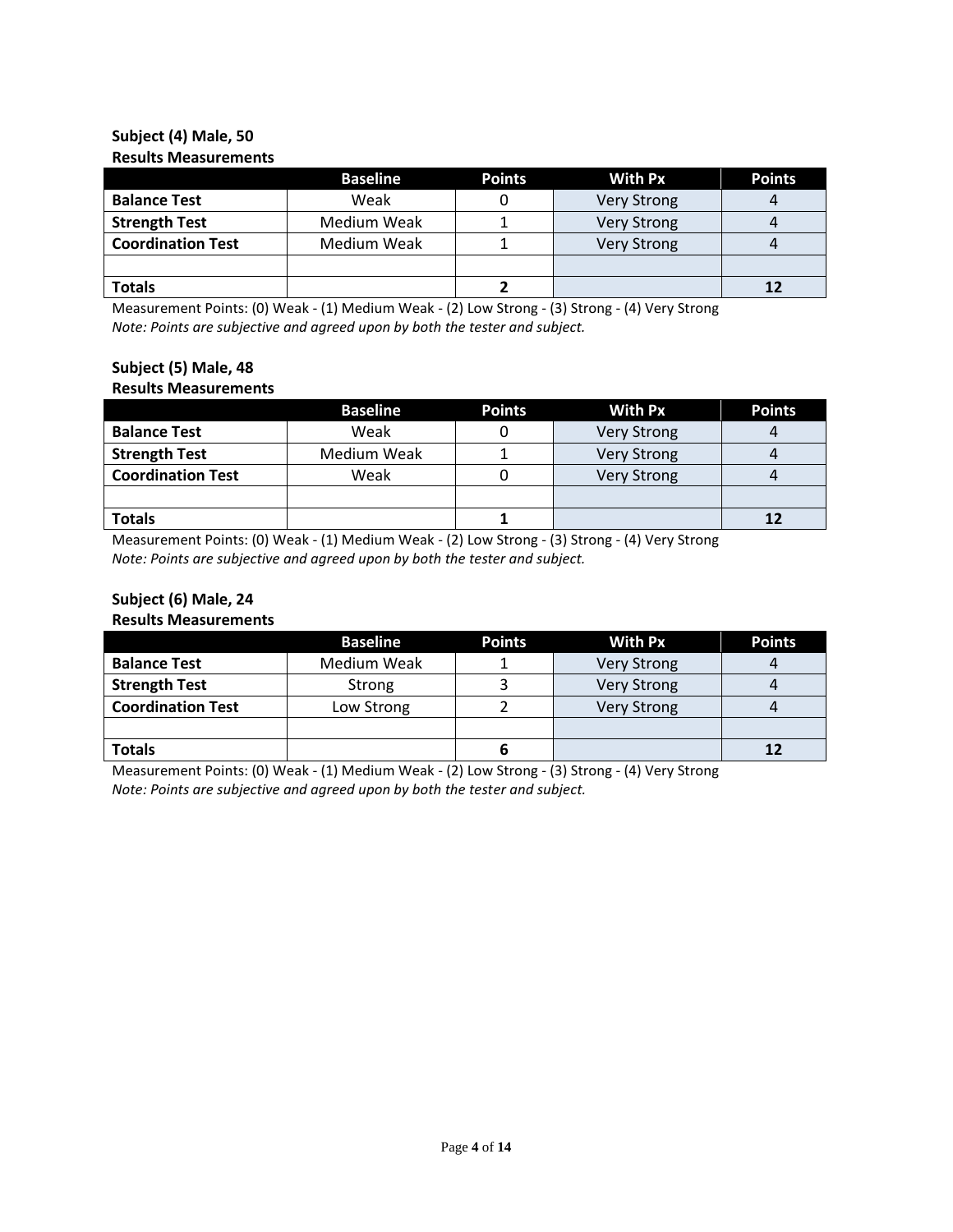# **Test Sequence 2)**

# **Flexibility, Hip and Neck Rotation**

Studies have shown that the Px Tech can release energy blockages in the body thereby allowing the muscle to contract and expand without energetic restrictions. As such there should be an increase in flexibility and range-of-motion.

## **Application:**

- 1) Standing erect, shoulder blades, buttocks and heels against wall, one arm down at side, one arm out and above head while bending at the waist.
- 2) Standing erect, arms locked onto measuring staff, rotate at the waist.
- 3) Rotate head, full motion left and right.

| RESUILS IVICASUI CIIICIILS |                   |              |                   |               |
|----------------------------|-------------------|--------------|-------------------|---------------|
|                            | <b>Baseline 1</b> | With Px 1    | <b>Baseline 2</b> | With Px 2     |
| <b>Flexibility</b>         | 7"                | [Gained]     | [Gained]          | [Gained]      |
|                            |                   | 1.75"        | .5"               | 3.25"         |
| <b>Hip Rotation</b>        | $114^\circ$       | [Gained]     | [Gained]          | [Gained]      |
|                            |                   | $34^\circ$   | $3^{\circ}$       | $14^\circ$    |
| <b>Neck Rotation</b>       | $L87^\circ$       | [Gained]     | [Even]            | [Gained]      |
|                            | $R86^\circ$       | $L1^{\circ}$ | LO <sup>o</sup>   | $L2^{\circ}$  |
|                            |                   | [Gained]     | [Decrease]        | [Gained]      |
|                            |                   | $R2^{\circ}$ | $R - 2^{\circ}$   | $R 4^{\circ}$ |

#### **Subject (1) Female, 38 Results Measurements**

All increases or decreases are measured from the Baseline 1 recording.

#### **Subject (2) Female, 25 Results Measurements**

|                      | <b>Baseline 1</b> | With Px 1     | <b>Baseline 2</b> | With Px 2                    |
|----------------------|-------------------|---------------|-------------------|------------------------------|
| <b>Flexibility</b>   | 9.75"             | [Gained]      | [Even]            | [Gained]                     |
|                      |                   | 1.25"         | 0"                | 1"                           |
| <b>Hip Rotation</b>  | $108^\circ$       | [Even]        | [Gained]          | [Gained]                     |
|                      |                   | $0^{\circ}$   | $7^{\circ}$       | $19^\circ$                   |
| <b>Neck Rotation</b> | $L93^\circ$       | [Gained]      | [Gained]          | [Gained]                     |
|                      | R84 <sup>o</sup>  | $L1^{\circ}$  | $L1^{\circ}$      | $L12^{\circ}$                |
|                      |                   | [Gained]      | [Gained]          |                              |
|                      |                   | $R12^{\circ}$ | $R4^{\circ}$      | [Gained]<br>R12 <sup>°</sup> |

All increases or decreases are measured from the Baseline 1 recording.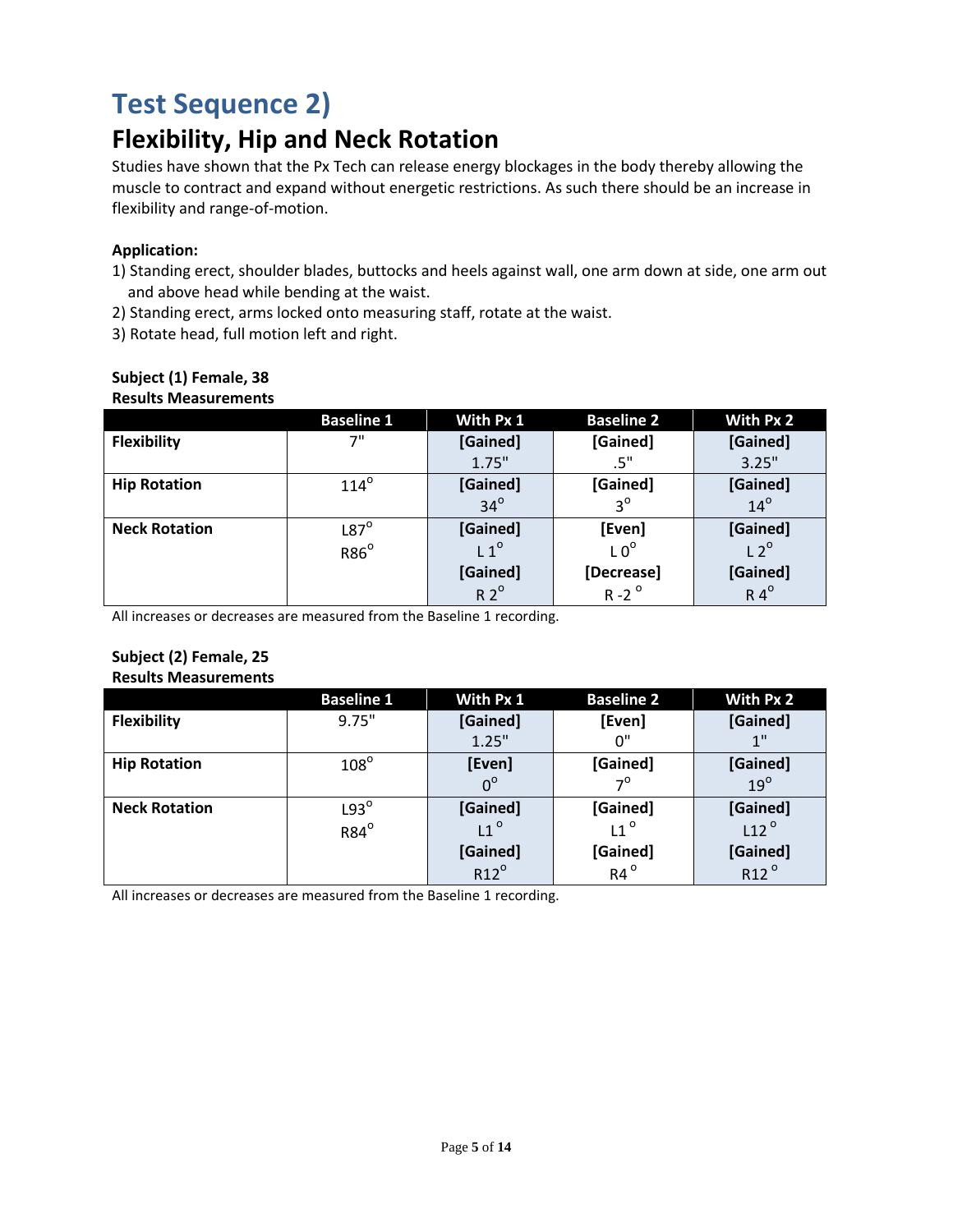### **Subject (3) Female, 18 Results Measurements**

|                      | <b>Baseline 1</b> | With Px 1                | <b>Baseline 2</b>           | With Px 2                    |
|----------------------|-------------------|--------------------------|-----------------------------|------------------------------|
| <b>Flexibility</b>   | 10.5"             | [Gained]                 | [Gained]                    | [Gained]                     |
|                      |                   | 1.75"                    | 1.25"                       | 2.25"                        |
| <b>Hip Rotation</b>  | $124^\circ$       | [Gained]                 | [Gained]                    | [Gained]                     |
|                      |                   | $12^{\circ}$             | $6^{\circ}$                 | $17^\circ$                   |
| <b>Neck Rotation</b> | $L85^\circ$       | [Gained]                 | [Gained]                    |                              |
|                      | $R88^\circ$       | $L7^{\circ}$             | $11^{\circ}$                | [Gained]<br>L10 <sup>°</sup> |
|                      |                   |                          |                             |                              |
|                      |                   | [Gained]<br>$R1^{\circ}$ | [Gained]<br>R3 <sup>°</sup> | [Gained]<br>R23 <sup>°</sup> |

All increases or decreases are measured from the Baseline 1 recording.

## **Subject (4) Male, 50 Results Measurements**

|                      | <b>Baseline 1</b> | With Px 1    | <b>Baseline 2</b> | With Px 2       |
|----------------------|-------------------|--------------|-------------------|-----------------|
| Flexibility          | 9"                | [Gained]     | [Even]            | [Gained]        |
|                      |                   | 2"           | በ"                | 1.75"           |
| <b>Hip Rotation</b>  | $124^\circ$       | [Gained]     | [Decreased]       | [Gained]        |
|                      |                   | $14^\circ$   | $-4^\circ$        | $14^\circ$      |
| <b>Neck Rotation</b> | $L82^\circ$       | [Gained]     | [Decreased]       | [Gained]        |
|                      | $R80^\circ$       | $L1^{\circ}$ | $L-2^{\circ}$     | $L2^{\circ}$    |
|                      |                   | [Gained]     | [Decreased]       |                 |
|                      |                   | $R4^{\circ}$ | $R-1^{\circ}$     | [Gained]<br>R6° |

All increases or decreases are measured from the Baseline 1 recording.

#### **Subject (5) Male, 48 Results Measurements**

|                      | <b>Baseline 1</b> | With Px 1     | <b>Baseline 2</b> | With Px 2    |
|----------------------|-------------------|---------------|-------------------|--------------|
| <b>Flexibility</b>   | 6.25"             | [Gained]      | [Gained]          | [Gained]     |
|                      |                   | 1"            | .75"              | 1.5"         |
| <b>Hip Rotation</b>  | $80^\circ$        | [Even]        | [Decreased]       | [Gained]     |
|                      |                   | $0^{\circ}$   | $-1^{\circ}$      | $4^\circ$    |
| <b>Neck Rotation</b> | $L65^\circ$       | [Decreased]   | [Decreased]       | [Gained]     |
|                      | $R70^\circ$       | $L-3^{\circ}$ | $L-2^{\circ}$     | $L6^{\circ}$ |
|                      |                   | [Decreased]   | [Decreased]       | [Decreased]  |
|                      |                   | $R-5^\circ$   | $R - 6^{\circ}$   | $R-5^\circ$  |

All increases or decreases are measured from the Baseline 1 recording.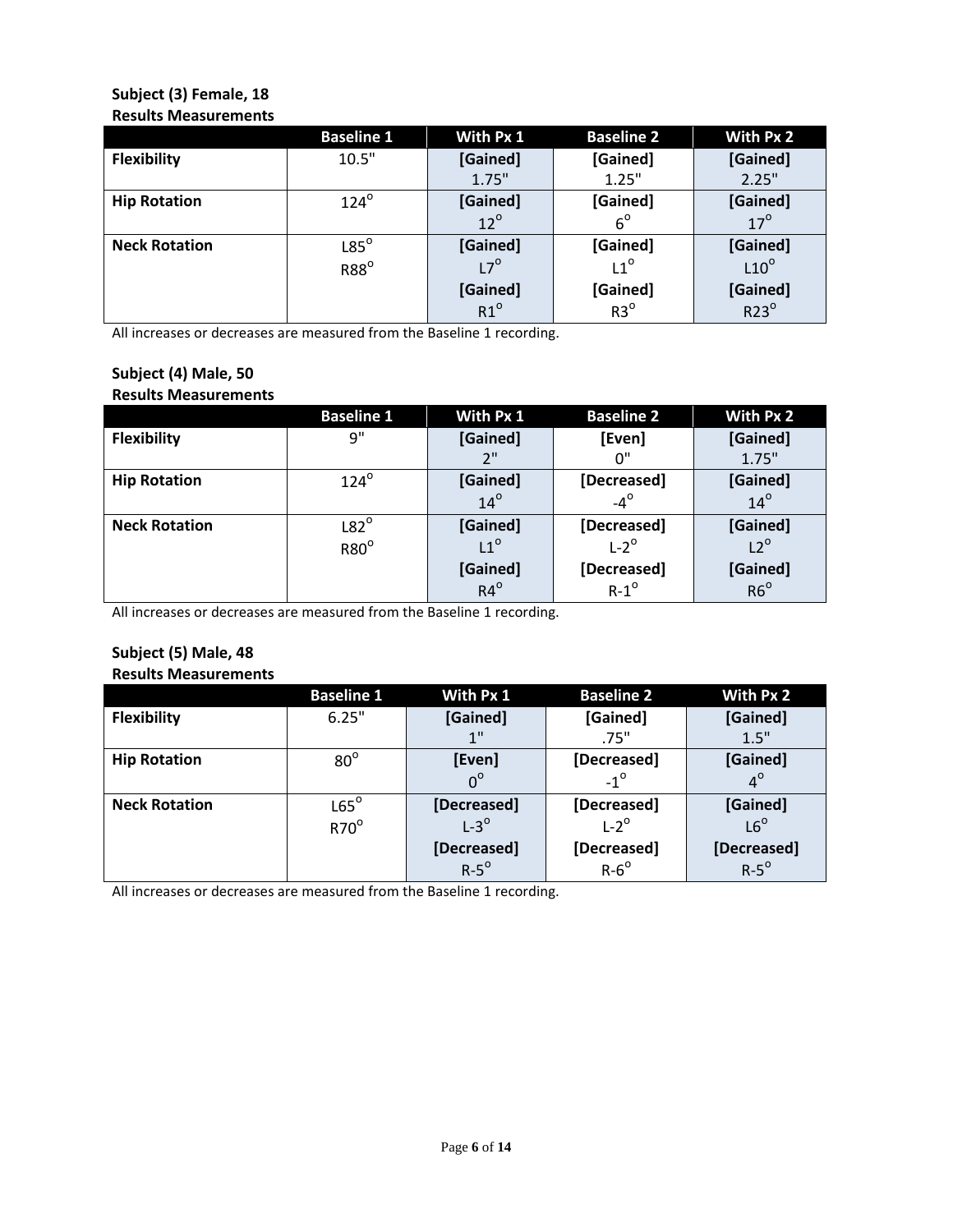# **Subject (6) Male, 24 Results Measurements**

|                      | <b>Baseline 1</b> | With Px 1               | <b>Baseline 2</b> | With Px 2                   |
|----------------------|-------------------|-------------------------|-------------------|-----------------------------|
| <b>Flexibility</b>   | 11.75"            | [Gained]                | [Gained]          | [Gained]                    |
|                      |                   | .5"                     | .25"              | 1.25"                       |
| <b>Hip Rotation</b>  | $171^\circ$       | [Gained]                | [Gained]          | [Gained]                    |
|                      |                   | $11^{\circ}$            | $8^{\circ}$       | $24^\circ$                  |
| <b>Neck Rotation</b> | $L89^\circ$       | [Gained]                | [Gained]          | [Gained]<br>L2 <sup>°</sup> |
|                      | $R93^\circ$       | $L1^{\circ}$            | $L2^{\circ}$      |                             |
|                      |                   |                         |                   |                             |
|                      |                   | [Gained]<br>$R13^\circ$ | [Gained]<br>R6°   | [Gained]<br>R9 <sup>o</sup> |

All increases or decreases are measured from the Baseline 1 recording.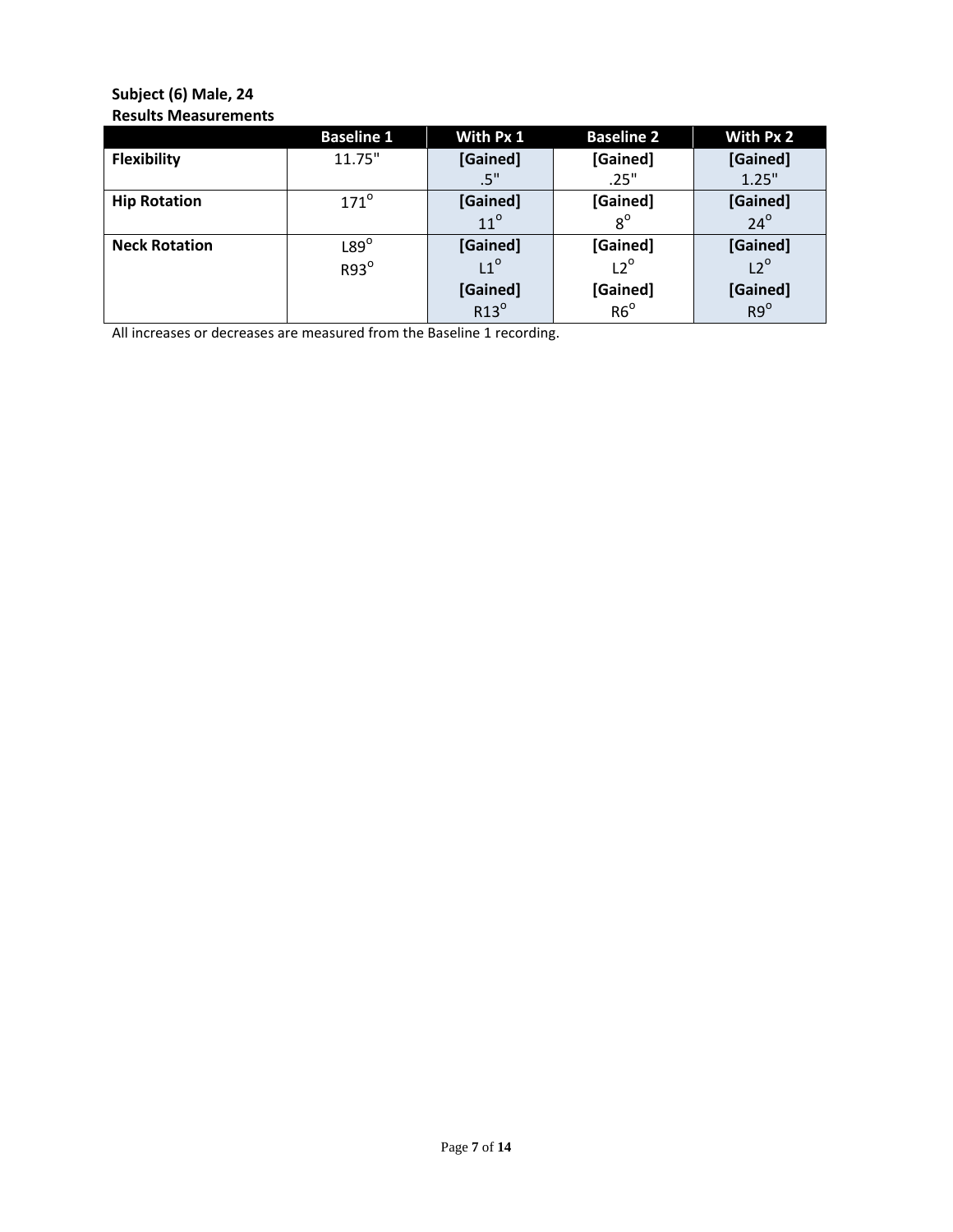# **Test Sequence 3)**

# **Endurance**

Studies have shown that the Px Tech improves blood flow thereby increasing oxygen to the muscles allowing the muscle to contract and expand with less fatigue. As such there should be an increase in stamina and endurance.

# **Application:**

1) Standing erect, arms held out forward, holding a grip with both hands, rotate at hip, hold horizontal resistance

# **Subject (1) Female, 38**

#### **Results Measurements**

|                                                                                                                      | <b>Baseline 1</b> | With Px 1 | <b>Result</b>      |  |  |  |  |
|----------------------------------------------------------------------------------------------------------------------|-------------------|-----------|--------------------|--|--|--|--|
| <b>Endurance (timed)</b>                                                                                             | 00:06:2           | 00:09:8   | [Increase] 0:03:6] |  |  |  |  |
| . The With Boundary conditional GO activities of mathematics and Thirty contract of the condition occurred the usual |                   |           |                    |  |  |  |  |

The With Px test was conducted 30 minutes after the Baseline test. Timing started when subject assumed the total weight tension and ended when tension was released. The markers are for visual reference only.

# **Subject (2) Female, 25**

### **Results Measurements**

|                          | <b>Baseline 1</b>    | With Px 1 | Result             |
|--------------------------|----------------------|-----------|--------------------|
| <b>Endurance (timed)</b> | 00:10:3              | 00:35:8   | [Increase] 00:25:5 |
| $-1$                     | $\sim$ $\sim$ $\sim$ |           | .                  |

The With Px test was conducted 30 minutes after the Baseline test. Timing started when subject assumed the total weight tension and ended when tension was released. The markers are for visual reference only.

# **Subject (3) Female, 18**

### **Results Measurements**

|                          | <b>Baseline 1</b> | With Px 1 | <b>Result</b>      |
|--------------------------|-------------------|-----------|--------------------|
| <b>Endurance (timed)</b> | 00:08:2           | 00:19:7   | [Increase] 00:11:5 |

The With Px test was conducted 30 minutes after the Baseline test. Timing started when subject assumed the total weight tension and ended when tension was released. The markers are for visual reference only.

# **Subject (4) Male, 50**

### **Results Measurements**

|                          | <b>Baseline 1</b> | With Px 1 | <b>Result</b>      |
|--------------------------|-------------------|-----------|--------------------|
| <b>Endurance (timed)</b> | 00:09:3           | 00:29:7   | [Increase] 00:20:4 |

The With Px test was conducted 30 minutes after the Baseline test. Timing started when subject assumed the total weight tension and ended when tension was released. The markers are for visual reference only.

# **Subject (5) Male, 48**

#### **Results Measurements**

|                          | <b>Baseline 1</b> | With Px 1 | <b>Result</b>        |
|--------------------------|-------------------|-----------|----------------------|
| <b>Endurance (timed)</b> | 00.14:7           | 00:26:6   | [Increase] $00:11:9$ |
|                          |                   |           |                      |

The With Px test was conducted 30 minutes after the Baseline test. Timing started when subject assumed the total weight tension and ended when tension was released. The markers are for visual reference only.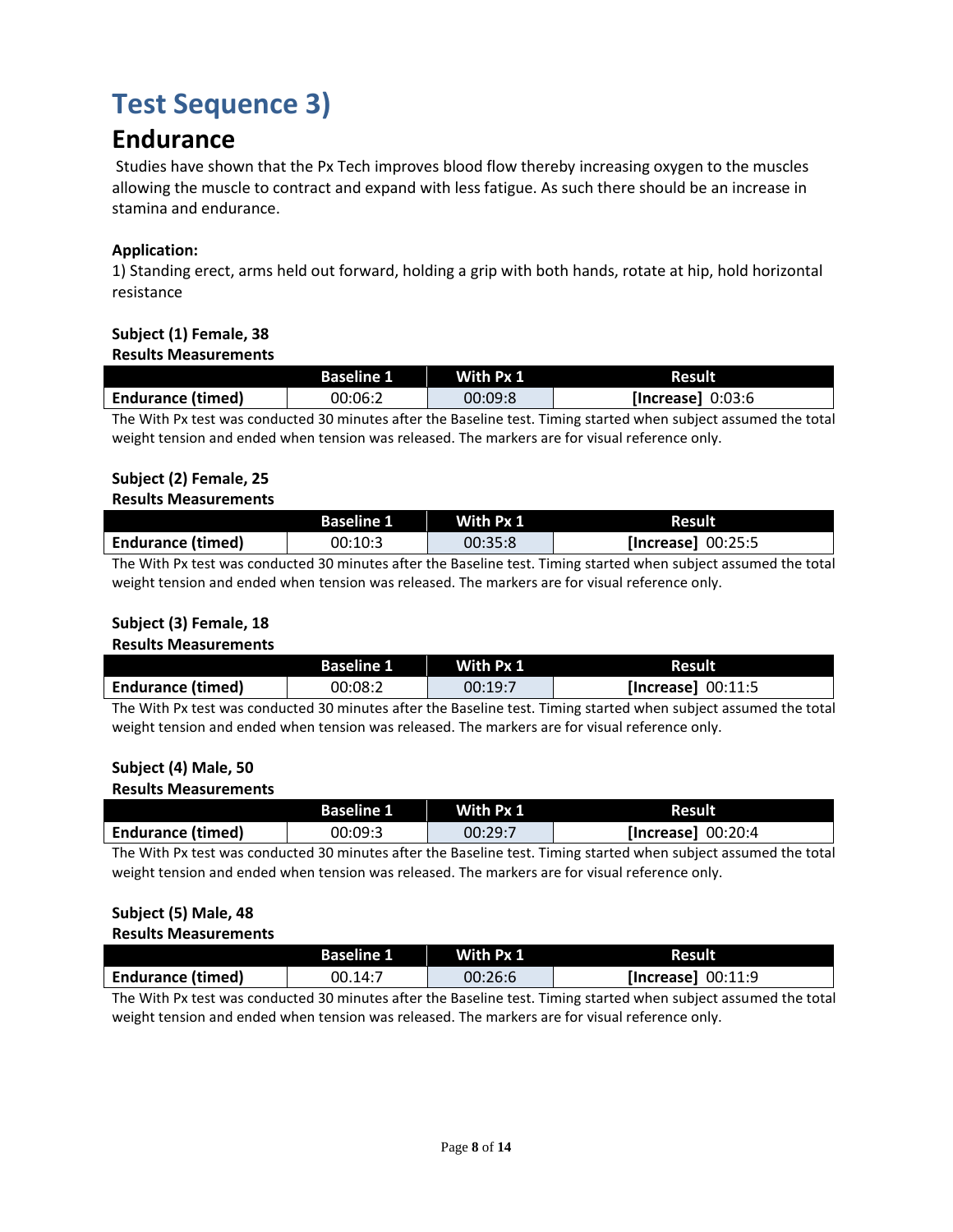|                          | <b>Baseline 1</b> | With Px 1 | <b>Result</b>      |
|--------------------------|-------------------|-----------|--------------------|
| <b>Endurance (timed)</b> | 00:20:8           | 00:26:3   | [Increase] 00:05:5 |

The With Px test was conducted 30 minutes after the Baseline test. Timing started when subject assumed the total weight tension and ended when tension was released. The markers are for visual reference only.

# **Test Sequence 4)**

# **Mobility and Coordination**

Studies have shown that the Px Tech increases energy to the brain, balances the energy to the left and right hemispheres and calms the brain simultaneously. As such there should be a change in the body's ability to maintain balance, stability and concentration.

# **Application:**

1) Mobility, walking heel-to-toe, eyes forward, on a straight line, accuracy measured and timed

#### **Subject (1) Female, 38 Results Measurements**

|                 | Base 1 | <b>Score</b> | W/ Px 1          | Score 7 | Base 2 | Score     | W/Px 2           | Score   |
|-----------------|--------|--------------|------------------|---------|--------|-----------|------------------|---------|
| <b>Mobility</b> | 00:08  | L 06/12      | 00:07            | L 11/12 | 00:09  | L $10/12$ | 00:08            | L 10/12 |
| <b>Total</b>    |        |              | <b>Faster by</b> | Gained  |        |           | <b>Faster by</b> | Even    |
|                 |        |              | 00:01            | $+5$    |        |           | 00:01            |         |

The Line Score (L) is measured by the number of times the foot placement line accuracy is maintained vs. the total number of steps taken (Example; 8 line accuracy foot placements out of 12 total steps to complete the course is a score of 8/12).

#### **Subject (2) Female, 25 Results Measurements**

|                 | Base 1 | <b>Score</b> | W/ Px 1          | Score    |       | <b>Base 2 Score</b> | W/Px 2           | Score   |
|-----------------|--------|--------------|------------------|----------|-------|---------------------|------------------|---------|
| <b>Mobility</b> | 00:12  | $-13/13$     | 00:11            | $-12/13$ | 00:12 | L $10/13$           | 00:10            | L 13/13 |
| <b>Total</b>    |        |              | <b>Faster by</b> | Lost     |       |                     | <b>Faster by</b> | Even    |
|                 |        |              | 00:01            | -1       |       |                     | 00:02            |         |

The Line Score (L) is measured by the number of times the foot placement line accuracy is maintained vs. the total number of steps taken (Example; 8 line accuracy foot placements out of 12 total steps to complete the course is a score of 8/12).

#### **Subject (3) Female, 18 Results Measurements**

|                 |       |            |                  | Base 1 Score W/Px 1 Score | <b>Base 2</b> Score | W/Px2 | Score |
|-----------------|-------|------------|------------------|---------------------------|---------------------|-------|-------|
| <b>Mobility</b> | 00:10 | $L$ 10 /12 | 00:08            | L 10 $/$ 12               |                     |       |       |
| <b>Total</b>    |       |            | <b>Faster by</b> | Even                      |                     |       |       |
|                 |       |            | 00:02            |                           |                     |       |       |

The Line Score (L) is measured by the number of times the foot placement line accuracy is maintained vs. the total number of steps taken (Example; 8 line accuracy foot placements out of 12 total steps to complete the course is a score of 8/12).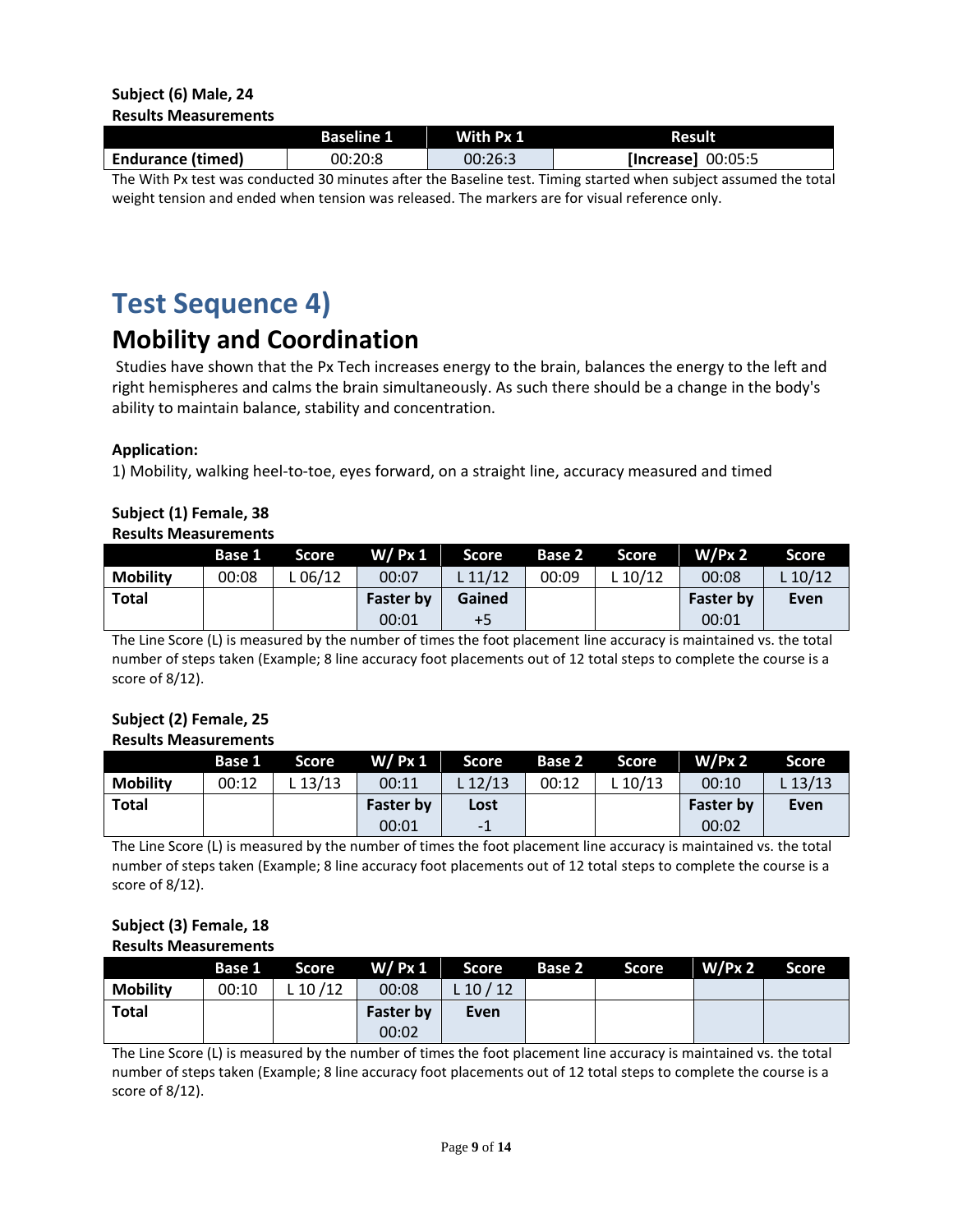## **Subject (4) Male, 50 Results Measurements**

|                 | Base 1 | <b>Score</b> | $W/$ Px 1        | Score   | <b>Base 2</b> | Score   | $W/Px$ 2         | Score     |
|-----------------|--------|--------------|------------------|---------|---------------|---------|------------------|-----------|
| <b>Mobility</b> | 00:12  | .10/11       | 00:19            | L 11/11 | 00:12         | . 11/11 | 00:10            | $L$ 11/11 |
| <b>Total</b>    |        |              | <b>Faster by</b> | Gained  |               |         | <b>Faster by</b> | Even      |
|                 |        |              | 00:03            | +1      |               |         | 00:02            |           |

The Line Score (L) is measured by the number of times the foot placement line accuracy is maintained vs. the total number of steps taken (Example; 8 line accuracy foot placements out of 12 total steps to complete the course is a score of 8/12).

#### **Subject (5) Male, 48 Results Measurements**

|                 | Base 1 | <b>Score</b> | $W/$ Px 1 | Score   |       | Base 2 Score | W/Px 2    | Score     |
|-----------------|--------|--------------|-----------|---------|-------|--------------|-----------|-----------|
| <b>Mobility</b> | 00:13  | L 11/11      | 0:13      | L 11/11 | 00:12 | L $11/11$    | 00:15     | $L$ 10/11 |
| Total           |        |              | Even      | Even    |       |              | Slower by | Lost      |
|                 |        |              |           |         |       |              | 00:03     | $-1$      |

The Line Score (L) is measured by the number of times the foot placement line accuracy is maintained vs. the total number of steps taken (Example; 8 line accuracy foot placements out of 12 total steps to complete the course is a score of 8/12).

# **Subject (6) Male, 24 Results Measurements**

|                 | Base 1 | Score  | $W/$ Px 1        | Score <b>1</b> | <b>Base 2</b> | Score    | W/Px 2           | Score     |
|-----------------|--------|--------|------------------|----------------|---------------|----------|------------------|-----------|
| <b>Mobility</b> | 00:07  | L 7/11 | 00:06            | $L$ 11/11      | 00:07         | L $7/11$ | 00:06            | $L$ 11/11 |
| <b>Total</b>    |        |        | <b>Faster by</b> | Gained         |               |          | <b>Faster by</b> | Gained    |
|                 |        |        | 00:01            | +4             |               |          | 00:01            | $+4$      |

The Line Score (L) is measured by the number of times the foot placement line accuracy is maintained vs. the total number of steps taken (Example; 8 line accuracy foot placements out of 12 total steps to complete the course is a score of 8/12).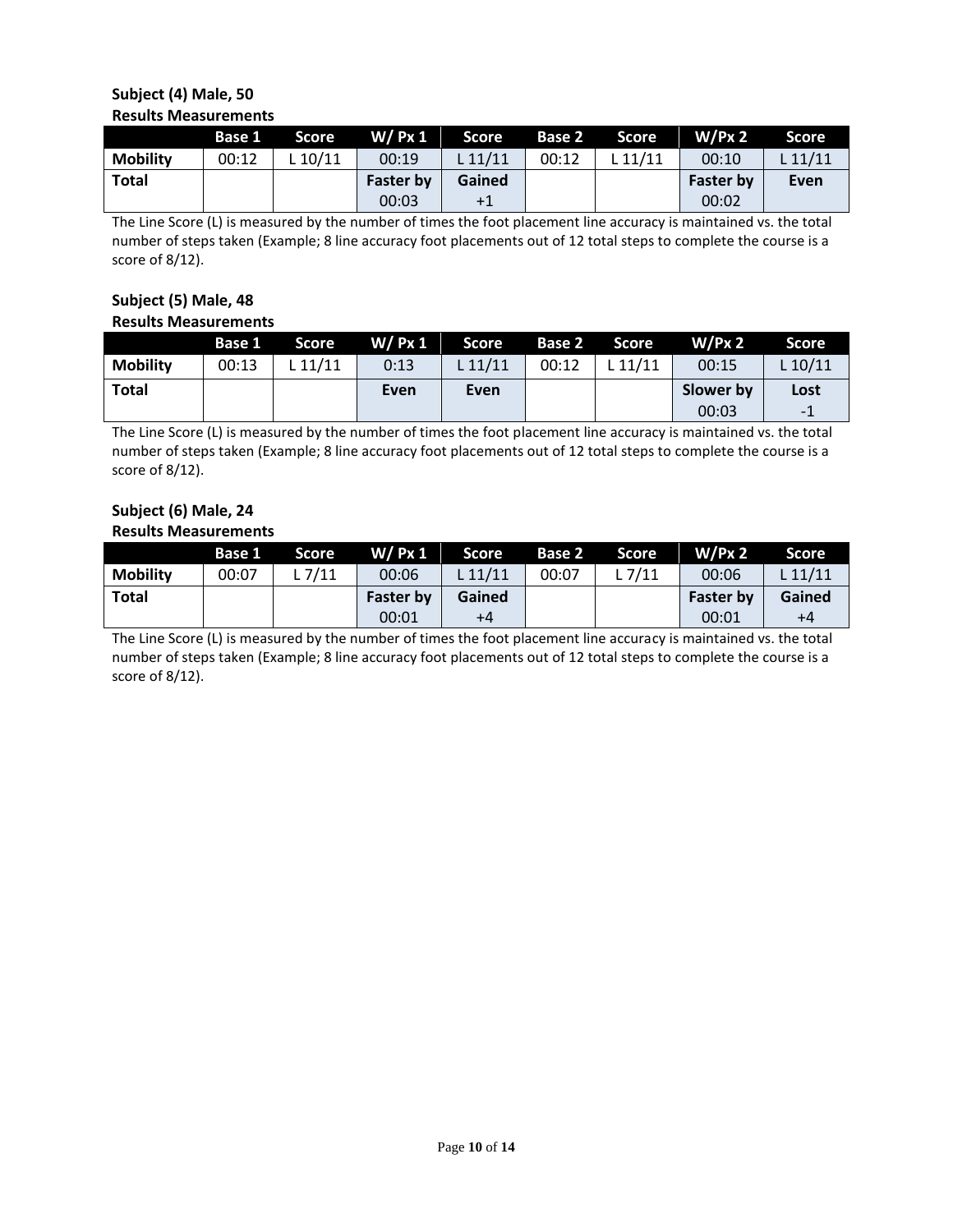# **Test Sequence 5)**

# **Functional Movement and Focus**

Studies have shown that the Px Tech increases energy to the brain, balances the energy to the left and right hemispheres and calms the brain simultaneously. As such there should be a change in the body's ability to maintain balance, stability, concentration and focus while sustaining controlled and purposeful movement to multiple muscles simultaneously.

# **Application:**

1) Functional movement, walking heel-to-toe, on a straight line, maintaining focus of purpose away from the walking surface, accuracy measured (target and line) and both the total time and time on target is recorded.

|                   | Base 1 | <b>Score</b> | $W/$ Px 1 | <b>Score</b>    | Base 2 | <b>Score</b>       | W/Px 2    | <b>Score</b>       |
|-------------------|--------|--------------|-----------|-----------------|--------|--------------------|-----------|--------------------|
| <b>Functional</b> | 00:12  | L8/12        | 0:11      | L9/12           | 00:09  | L <sub>4</sub> /12 | 00:08     | L <sub>6</sub> /12 |
| <b>Movement</b>   |        | Accuracy     |           | Accuracy        |        | Accuracy           |           | Accuracy           |
|                   |        | 1 out        |           | No out          |        | No out             |           | No out             |
|                   |        | Time on      |           | Time on         |        | Time on            |           | Time on            |
|                   |        | Target       |           | Target          |        | Target             |           | <b>Target</b>      |
|                   |        | 00:11        |           | 00:11           |        | 00:09              |           | 00:08              |
| <b>Total</b>      |        |              | Faster by | Score           |        |                    | Faster by | Score              |
|                   |        |              | 00:01     | <b>Gained 1</b> |        |                    | 00:01     | <b>Gained 2</b>    |
|                   |        |              |           | Accuracy        |        |                    |           | Accuracy           |
|                   |        |              |           | Even            |        |                    |           | Even               |
|                   |        |              |           | Time on         |        |                    |           | Time on            |
|                   |        |              |           | Target          |        |                    |           | Target             |
|                   |        |              |           | Even            |        |                    |           | Longer             |

#### **Subject (1) Female, 38 Results Measurements**

The Line Score (L) is measured by the number of times the foot placement line accuracy is maintained vs. the total number of steps taken (Example; 8 line accuracy foot placements out of 12 total steps to complete the course is a score of 8/12). The object is to keep the dot within the target disc area. The total amount of time the dot is in the area is recorded. The best score would equal the total walk time. A point is deducted each time the dot leaves the target area; zero being the perfect Target Score (T).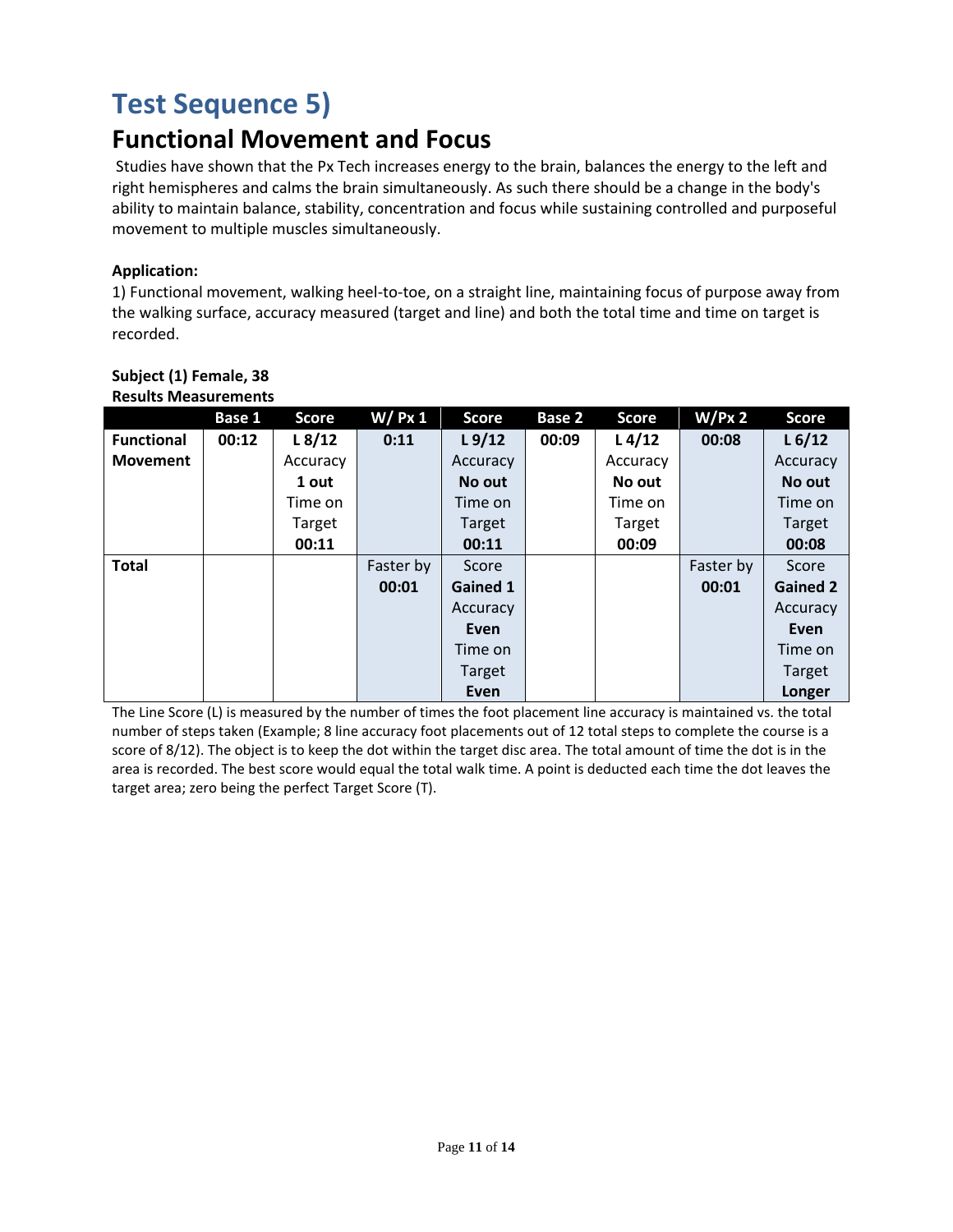# **Subject (2) Female, 25 Results Measurements**

|                   | Base 1 | <b>Score</b> | $W/$ Px 1 | <b>Score</b>    | Base 2 | <b>Score</b> | W/Px 2    | <b>Score</b>    |
|-------------------|--------|--------------|-----------|-----------------|--------|--------------|-----------|-----------------|
| <b>Functional</b> | 00:13  | L 10/14      | 00:11     | $L$ 13/14       | 00:13  | $L$ 14/14    | 00:10     | $L$ 14/14       |
| <b>Movement</b>   |        | Accuracy     |           | Accuracy        |        | Accuracy     |           | Accuracy        |
|                   |        | 1 out        |           | 3 out           |        | 2 out        |           | 1 out           |
|                   |        | Time on      |           | Time on         |        | Time on      |           | Time on         |
|                   |        | Target       |           | Target          |        | Target       |           | <b>Target</b>   |
|                   |        | 00:11        |           | 00:10           |        | 00:12        |           | 00:12           |
| <b>Total</b>      |        |              | Slower by | Score           |        |              | Faster by | Score           |
|                   |        |              | 00:02     | <b>Gained 3</b> |        |              | 00:02     | Even            |
|                   |        |              |           | Accuracy        |        |              |           | Accuracy        |
|                   |        |              |           | <b>Decrease</b> |        |              |           | <b>Increase</b> |
|                   |        |              |           | Time on         |        |              |           | Time on         |
|                   |        |              |           | Target          |        |              |           | Target          |
|                   |        |              |           | <b>Less</b>     |        |              |           | Even            |

The Line Score (L) is measured by the number of times the foot placement line accuracy is maintained vs. the total number of steps taken (Example; 8 line accuracy foot placements out of 12 total steps to complete the course is a score of 8/12). The object is to keep the dot within the target disc area. The total amount of time the dot is in the area is recorded. The best score would equal the total walk time. A point is deducted each time the dot leaves the target area; zero being the perfect Target Score (T).

# **Subject (3) Female, 18 Results Measurements**

|                   | Base 1 | <b>Score</b> | $W/$ Px 1 | <b>Score</b> | Base 2 | <b>Score</b> | W/Px 2 | <b>Score</b> |
|-------------------|--------|--------------|-----------|--------------|--------|--------------|--------|--------------|
| <b>Functional</b> | 00:09  | $L$ 11 / 12  | 00:09     | $L$ 11 / 12  |        |              |        |              |
| <b>Movement</b>   |        | Accuracy     |           | Accuracy     |        |              |        |              |
|                   |        | 3 out        |           | 3 out        |        |              |        |              |
|                   |        | Time on      |           | Time on      |        |              |        |              |
|                   |        | Target       |           | Target       |        |              |        |              |
|                   |        | 00:07        |           | 00:09        |        |              |        |              |
| <b>Total</b>      |        |              | Even      | Score        |        |              |        |              |
|                   |        |              |           | Even         |        |              |        |              |
|                   |        |              |           | Accuracy     |        |              |        |              |
|                   |        |              |           | Even         |        |              |        |              |
|                   |        |              |           | Time on      |        |              |        |              |
|                   |        |              |           | Target       |        |              |        |              |
|                   |        |              |           | Longer       |        |              |        |              |

The Line Score (L) is measured by the number of times the foot placement line accuracy is maintained vs. the total number of steps taken (Example; 8 line accuracy foot placements out of 12 total steps to complete the course is a score of 8/12). The object is to keep the dot within the target disc area. The total amount of time the dot is in the area is recorded. The best score would equal the total walk time. A point is deducted each time the dot leaves the target area; zero being the perfect Target Score (T).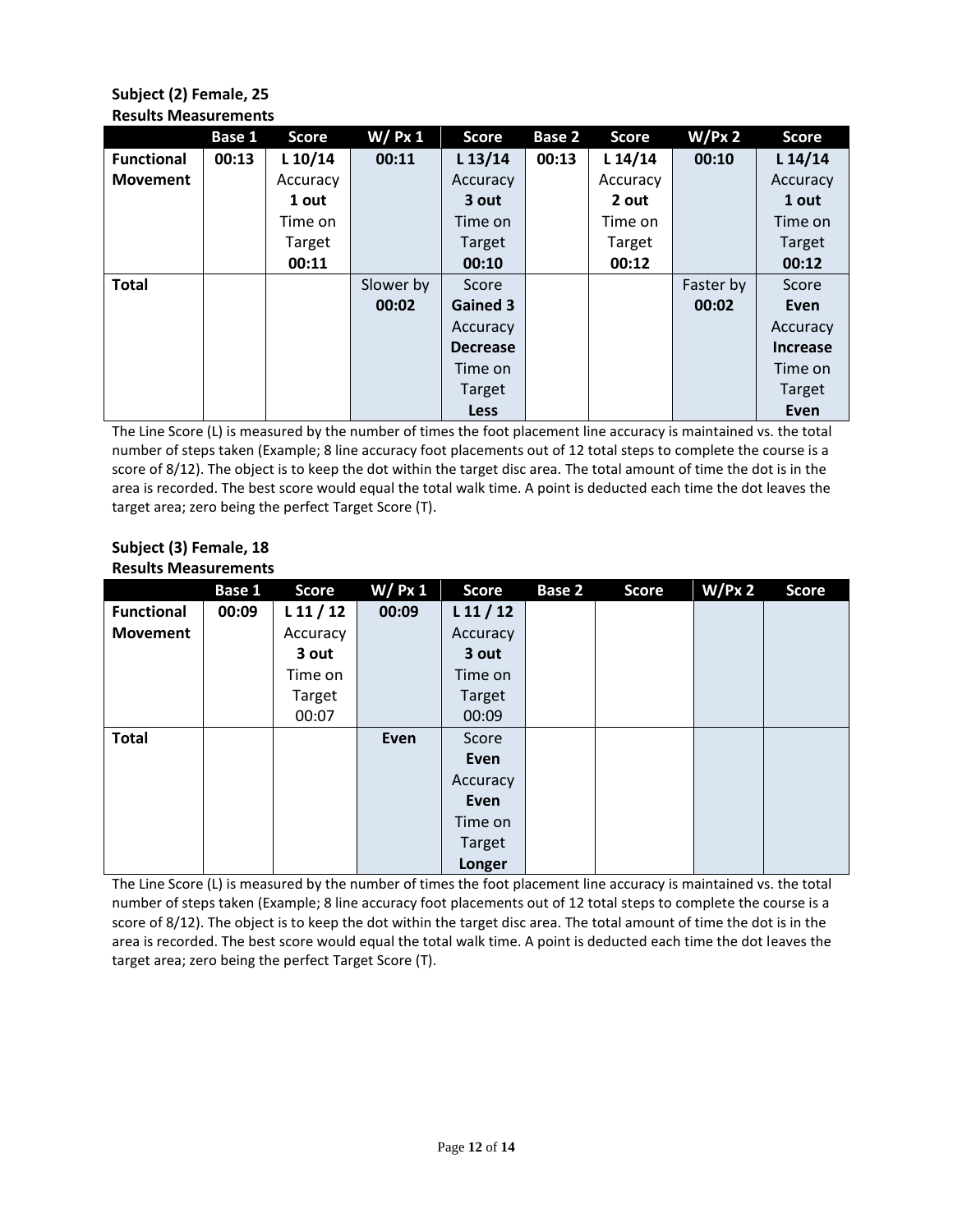# **Subject (4) Male, 50 Results Measurements**

|                   | <b>Base 1</b> | <b>Score</b> | $W/$ Px 1 | <b>Score</b>    | Base 2 | <b>Score</b> | W/Px 2    | <b>Score</b>    |
|-------------------|---------------|--------------|-----------|-----------------|--------|--------------|-----------|-----------------|
| <b>Functional</b> | 00:23         | $L$ 5/11     | 00:17     | $L$ 8/11        | 00:22  | L 6/11       | 00:14     | L 6/11          |
| <b>Movement</b>   |               | Accuracy     |           | Accuracy        |        | Accuracy     |           | Accuracy        |
|                   |               | 4 out        |           | 0 out           |        | 0 out        |           | 1 out           |
|                   |               | Time on      |           | Time on         |        | Time on      |           | Time on         |
|                   |               | Target       |           | <b>Target</b>   |        | Target       |           | <b>Target</b>   |
|                   |               | 00:21        |           | 00:17           |        | 00:22        |           | 00:13           |
| <b>Total</b>      |               |              | Faster by | Score           |        |              | Faster by | Score           |
|                   |               |              | 00:06     | Gained 3        |        |              | 00:08     | Even            |
|                   |               |              |           | Accuracy        |        |              |           | Accuracy        |
|                   |               |              |           | <b>Increase</b> |        |              |           | <b>Decrease</b> |
|                   |               |              |           | Time on         |        |              |           | Time on         |
|                   |               |              |           | Target          |        |              |           | Target          |
|                   |               |              |           | Longer          |        |              |           | <b>Less</b>     |

The Line Score (L) is measured by the number of times the foot placement line accuracy is maintained vs. the total number of steps taken (Example; 8 line accuracy foot placements out of 12 total steps to complete the course is a score of 8/12). The object is to keep the dot within the target disc area. The total amount of time the dot is in the area is recorded. The best score would equal the total walk time. A point is deducted each time the dot leaves the target area; zero being the perfect Target Score (T).

# **Subject (5) Male, 48 Results Measurements**

|                   | Base 1 | <b>Score</b> | $W/$ Px 1 | <b>Score</b>    | Base 2 | <b>Score</b> | W/Px 2           | <b>Score</b> |
|-------------------|--------|--------------|-----------|-----------------|--------|--------------|------------------|--------------|
| <b>Functional</b> | 00:17  | $L$ 8/11     | 00:15     | $L$ 10/11       | 00:14  | $L$ 11/11    | 00:12            | $L$ 10/11    |
| <b>Movement</b>   |        | Accuracy     |           | Accuracy        |        | Accuracy     |                  | Accuracy     |
|                   |        | 1 out        |           | 1 out           |        | 0 out        |                  | 0 out        |
|                   |        | Time on      |           | Time on         |        | Time on      |                  | Time on      |
|                   |        | Target       |           | Target          |        | Target       |                  | Target       |
|                   |        | 00:16        |           | 00:14           |        | 00:14        |                  | 00:12        |
| <b>Total</b>      |        |              | Faster by | Score           |        |              | <b>Faster by</b> | Score        |
|                   |        |              | 00:02     | <b>Gained 2</b> |        |              | 00:02            | Lost 1       |
|                   |        |              |           | Accuracy        |        |              |                  | Accuracy     |
|                   |        |              |           | Even            |        |              |                  | Even         |
|                   |        |              |           | Time on         |        |              |                  | Time on      |
|                   |        |              |           | Target          |        |              |                  | Target       |
|                   |        |              |           | Even            |        |              |                  | Even         |

The Line Score (L) is measured by the number of times the foot placement line accuracy is maintained vs. the total number of steps taken (Example; 8 line accuracy foot placements out of 12 total steps to complete the course is a score of 8/12). The object is to keep the dot within the target disc area. The total amount of time the dot is in the area is recorded. The best score would equal the total walk time. A point is deducted each time the dot leaves the target area; zero being the perfect Target Score (T).